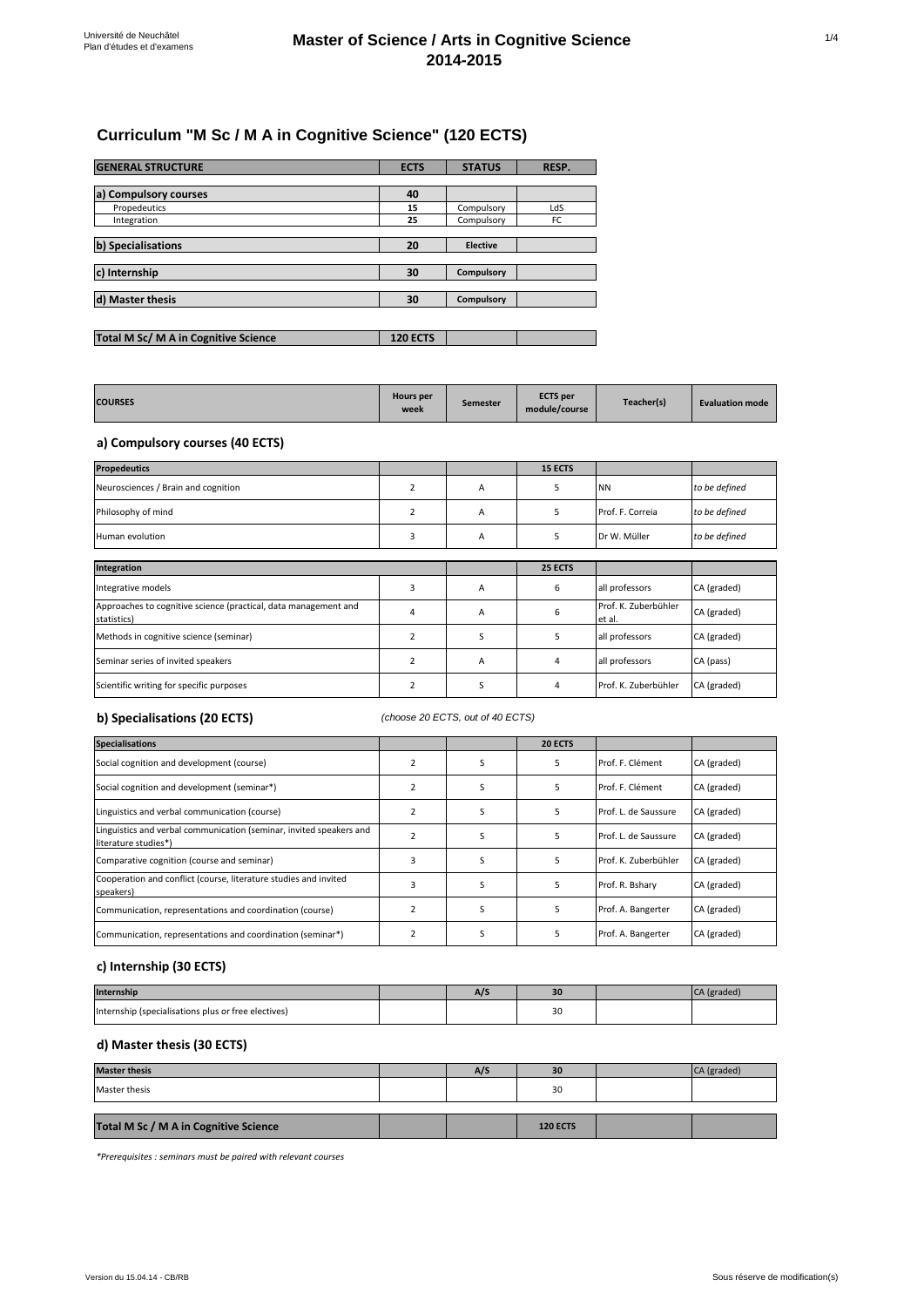## **Master of Science / Arts in Cognitive Science 2014-2015**

A= Autumn semester (15 september - 19 december 2014)

S= Spring semester (16 february - 29 may 2015)

#### **Abbreviations**

CA (graded)= continuous assessment that is graded, modalities fixed in course descriptives CA (pass)= continuous assessment without grading, modalities fixed in course descriptives

#### **Information**

Master coordinators: Profs. F. Clément, L. de Saussure, A. Bangerter, R. Bshary, K. Zuberbühler and F. Correia

#### **Exams and regulation**

Candidates must be registred in IS-Academia for both courses and exams

2/4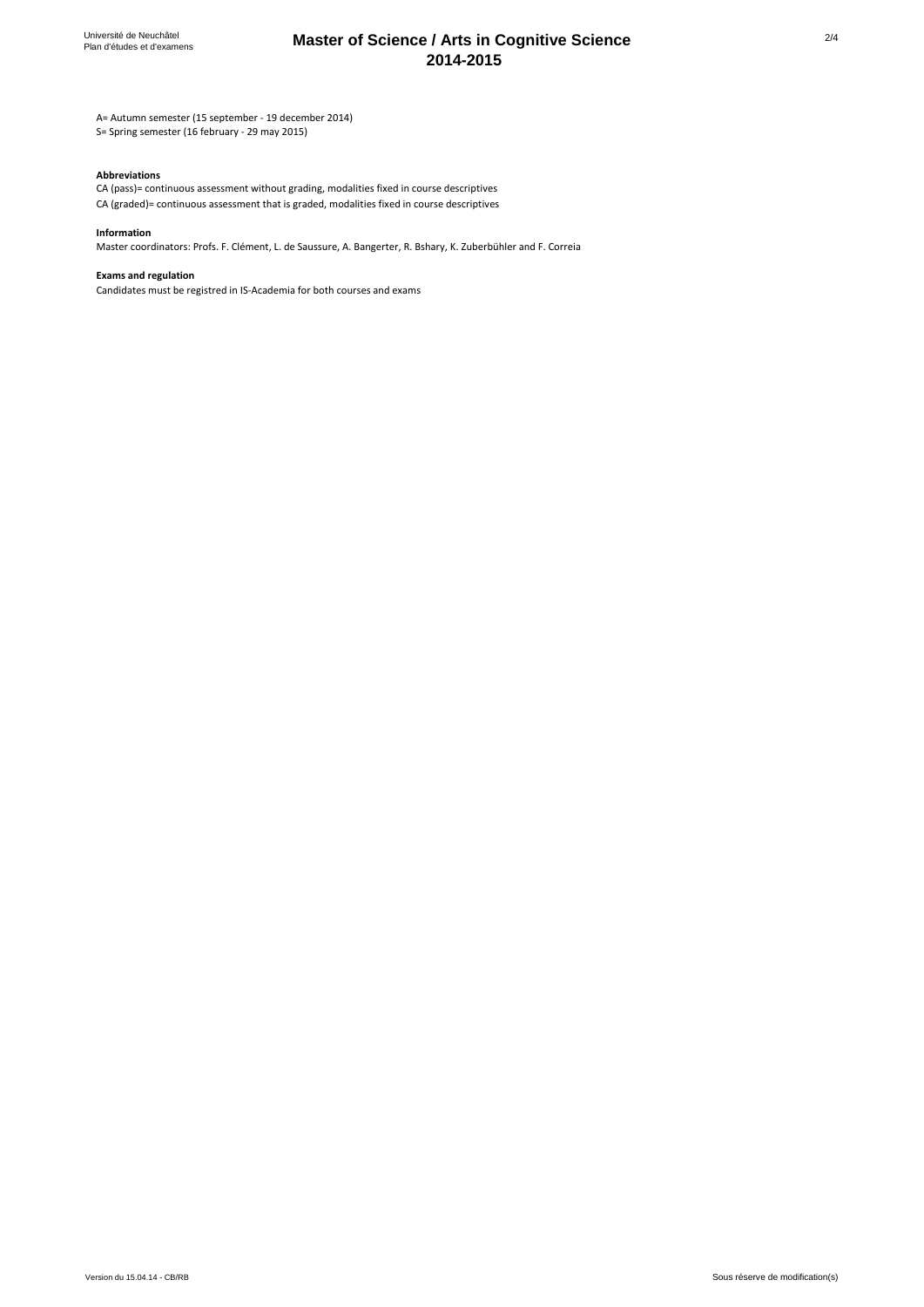| Cours                                 |    | <b>ECTS</b> Obligatoire |
|---------------------------------------|----|-------------------------|
|                                       |    |                         |
| <b>Module d'introduction (36 ECTS</b> |    |                         |
| module numb <i>obligatoires</i> )     |    |                         |
| 1 Rédaction scientifique              | 3  | 3                       |
| 1 Statistiques                        | 3  | 3                       |
| 2 Séminaire Biologie intégrative      | 3  |                         |
| Séminaire d'écologie and              | 3  | 6                       |
| 2 évolution                           |    |                         |
| 2 Séminaire de biodiversité           | 3  |                         |
| 2 Séminaires des externes             | 3  | 3                       |
| 3 Outils de bioinformatique           | 3  |                         |
| 3 Modélisation                        | 3  | 3                       |
| 3 Méthodes moléculaires               | 3  |                         |
| Analyses des substances               |    | 3                       |
| 3 naturelles                          | 3  |                         |
| Ethique                               | 3  |                         |
| Biosécurité                           | 3  |                         |
| SIG                                   | 3  |                         |
| Microscopie (optique et               |    |                         |
| électronique)                         | 3  |                         |
| Excursion - Alpes                     | 6  |                         |
| Excursion - Ecosystèmes               |    |                         |
| méditerranéens                        | 6  |                         |
| Excursion - Ecologie tropicale        | 6  |                         |
| Excursion - Biologie marine           | 6  |                         |
| Stage                                 | 6  |                         |
| Cours libres I                        | 3  |                         |
| Cours libres II                       | 3  |                         |
| <b>Total</b>                          | 78 | 21                      |
|                                       |    |                         |
| <b>Modules avancés (24 ECTS</b>       |    |                         |
| obligatoires)                         |    |                         |
| Agriculture durable                   | 12 |                         |
| Ecologie chimique                     | 12 |                         |
| Evolution & biodiversité              | 12 |                         |
| Comportement animal                   | 12 | 24                      |
| Ecologie et environnement             | 12 |                         |
| Parasitologie                         | 12 |                         |
| <b>Total</b>                          | 60 |                         |
|                                       |    | 24                      |